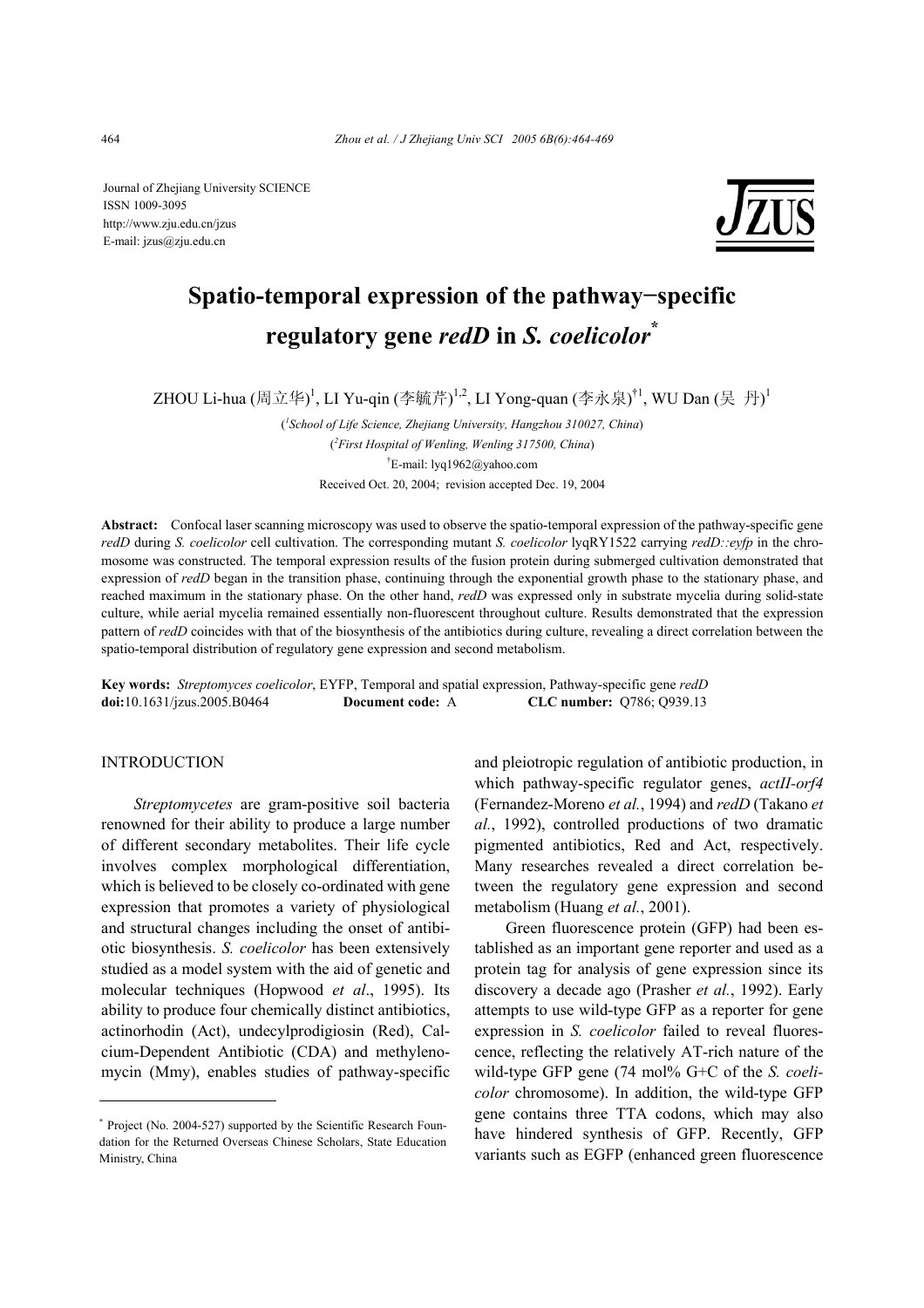protein), ECFP (enhanced cyan fluorescence protein) and EYFP (enhanced yellow fluorescence protein) with enhanced fluorescence intensity, stability and removal of all three TTA codons, had been developed (Brendan *et al.*, 1996). These variants exhibit brighter fluorescence and high levels of gene expression in *Streptomyces* (Beavis and Kalejta, 1999; Yang *et al.*, 1998).

In this study, the corresponding mutant *S. coelicolor* lyqRY1522 carrying *redD::eyfp* in the chromosome was constructed. Then, confocal laser scanning microscopy was used to observe the spatio-temporal expression of *redD* during cell cultivation. This research is focused at obtaining more information on the relationship between gene expression and physiological differentiation, and better understanding the regulatory hierarchy of secondary metabolism in *S. coelicolor.* 

### MATERIALS AND METHODS

### **Strains and culture conditions**

*Escherichia coli* DH5α was grown at 37 °C in Luria-Bertin (LB) medium supplemented with apramycin (50 µl/ml), and *E. coli* ET12567 (*dam*<sup>−</sup> ) was cultured at 37 °C in LB medium supplemented with chloramphenicol (30  $\mu$ l/ml) or apramycin when necessary. *S. coelicolor* strain M145 (wt) used throughout these studies was grown at 30 °C and maintained using standard procedures (Kieser *et al.*, 2000). For broth culture, the spores were pre-germinated as described (Kieser *et al.*, 2000), and then inoculated into modified liquid medium  $(R_5^-)$ , pH 7.2, without additional  $KH_2PO_4$ , CaCl<sub>2</sub> and L-proline, but supplemented with kanamycin (20  $\mu$ l/ml). Six percent PEG8000 was added to enhance cell dispersal, and antifoam289 was added (0.05%,  $v/v$ ) before use,  $R_5^-$  medium was used for regeneration of the *S. coelicolor* protoplast*.* 

### **DNA manipulation**

Standard molecular biological techniques were used for all DNA manipulations (Sambrook *et al*., 1989). All of the PCR reactions were carried out using *pfu* polymerase with hot start, and PCR products were purified using QIA Quick Kit (QIAGEN Companies, Valencia, CA, USA). Preparation of genomic DNA and protoplasts of *S. coelicolor*, protoplast transformation, selection and screening were performed as described by Kieser *et al.*(2000).

# **Construction of plasmid pSET1522 carrying**  *redD::eyfp*

To fuse with *redD* and *eyfp*, pSET152, a plasmid clone vector containing a *Ф*C31 *int* chromosomal attachment site and oriT for transformation of DNA from *E. coli* to *Streptomyces*, was digested with EcoRI and XbaI, and used as a backbone for constructing the gene-integrated plasmid pSET1522 (Fig.1), which could directly integrate into the chromosome of *S. coelicolor* to yield mutant lyqRY1522 (Bierman *et al*., 1992). The 1.37 kb DNA fragment containing the entire *redD* coding region was amplified by PCR using wild-type *S. coelicolor* M145's genomic DNA as a template with the forward primer 1 (5' GCCCACTCTAGAGCAGCCCATGA TGACAATGTG 3') and the reverse primer 1 (5' GACCAAGCTTGGGTCGTCTGGCGCTGAG 3'). The forward primer was designed to contain an XbaI site (underlined) and the reverse primer was prepared with introduction of a HindIII site (underlined), with the stop codon (TGA) removed and changed. The 0.75 kb DNA fragment containing the *eyfp* gene was from plasmid pEYF (Clontech, Palo Alto, CA, USA) digested directly with EcoRI/HindIII. All DNA fragments were digested with the corresponding restriction endonucleases and cloned into the EcoRI/XbaI*-*digested pSET152 by four-way ligation to create the gene-integrated plasmid pSET1522.



**Fig.1 Construction of the gene-integrated vector pSET1522** 

pSET152 digested with XbaI and EcoRI as backbone was ligated with the two DNA fragments *redD* and *eyfp*. The sizes of DNA fragments *eyfp* and *redD* were 0.75 kb and 1.37 kb, respectively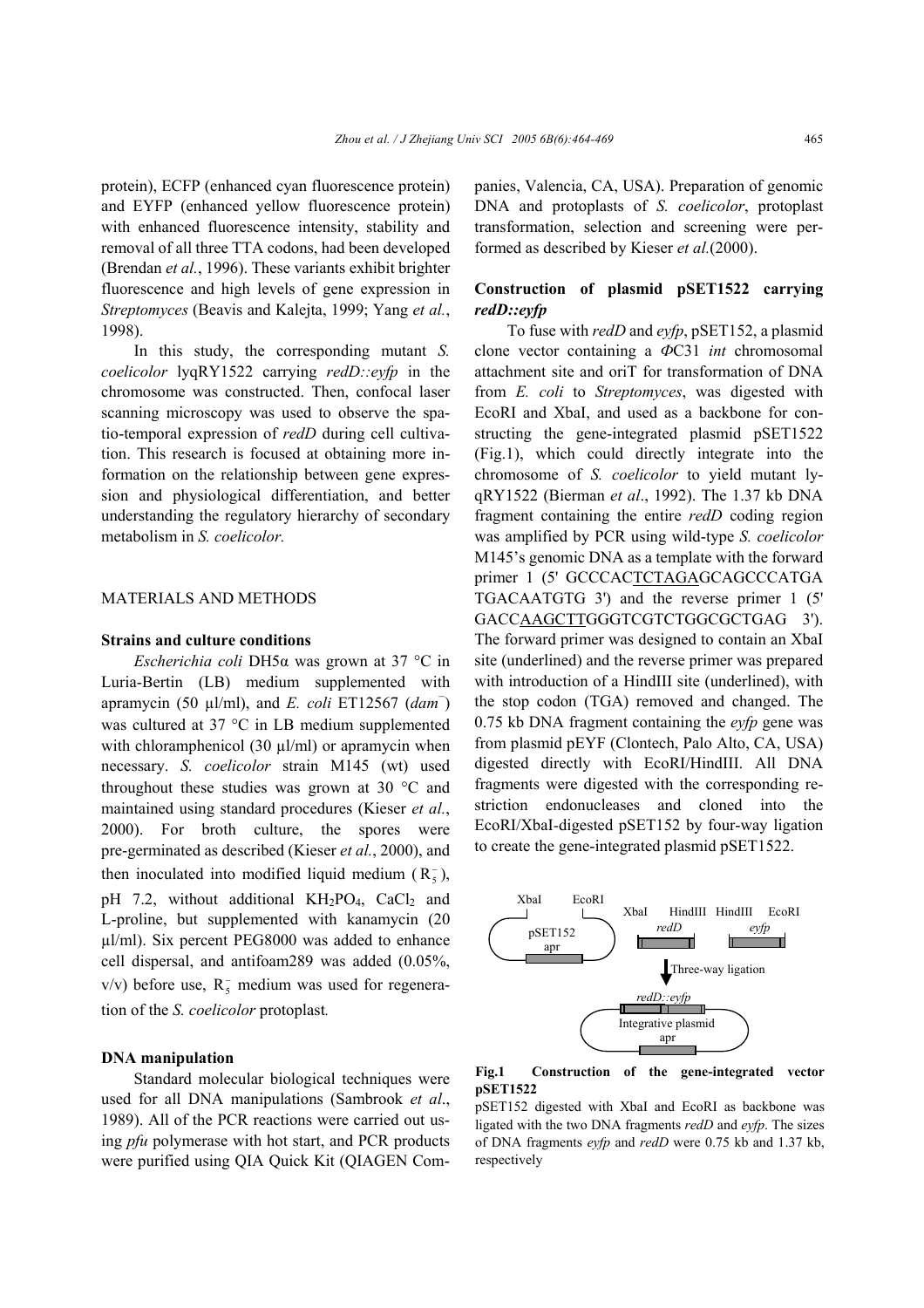#### **Western blot analysis**

Method for Western blot analysis was performed as described by Kyung *et al.*(2001), in which 30 µg of the total protein extract was separated by SDS-PAGE (10%) and the purified EYFP (27 kDa) was used as a positive control.

#### **Confocal microscopy and image processing**

A confocal laser-scanning microscope (CLSM 510, Zeiss, Germany) was equipped with a Zeiss inverted microscope and an argon laser (excitation at 458 nm, 488 nm and 514 nm). A 514 nm laser was used to excite and detect the fluorescence of EYFP in *S. coelicolor* lyqRY1522, and transmission images were obtained simultaneously. All images were stored in a workstation and further image processing was carried out using Adobe Photoshop after conversion of images to JPEG format. All samples were from  $R_5^-$  medium, and cross-sections of thin agar slices or liquid samples were placed sideways on the microscope.

#### **Antibiotic assays for** *S. coelicolor*

Actinorhodin (Act): Samples were treated with 1 mol/L KOH to obtain pH 12, and then the culture was filtered through a 0.2 µm filter unit. Absorbance of the filtrate was measured spectrophotometrically at 640 nm.

Undecylprodigiosin (Red): Samples were first extracted with 1 mol/L KOH to solubilize actinorhodin, and then centrifuged at 3000×g for 5 min. The mycelial pellet was washed and dried by vacuum, and then extracted with pH 2 methanol acidified with 1 mol/L HCl overnight at room temperature. The filtrate was detected spectrophotometrically at 540 nm after passage through a 0.2 µm filter unit.

All fermentation tests were performed using a completely randomized design. Every test was repeated three times, and results are the mean of values for five flasks. Statistical analysis was performed using a mean three repeat test based on Dunnett's LSD test.

## RESULTS AND ANALYSIS

**Construction of** *S. coelicolor* **lyqRY1522 carrying**  *redD::eyfp* **in the chromosome** 

Optimal application of EYFP as reporters for gene expression in *Streptomycetes* requires stable insertion of a gene at single copy in the chromosome. To achieve this, the gene-integrated plasmid pSET1522 was constructed, which is a derivative of the integrative pSET152, containing an origin of transfer from RK2, the pUC18 origin of replication and an apramycin-resistance gene, *aac* (3) IV, for maintenance and selection in *E. coli* and *Streptomyces*. It possesses a *Ф*C31 *int* gene and *attp* site, allowing insertion of the plasmid at the chromosome *Ф*C31 attachment site, and it uses apramycin resistance for selection in *S. coelicolor*. The constructed plasmid pSET1522 was transferred into *Escherichia coli*  $DH5\alpha$  and subsequently introduced into the methylation-deficient *E. coli* ET12567. After protoplast transformation, selection and screening of *S. coelicolor* M145 (wt), the gene-fusional mutant *S. coelicolor* lyqRY1522 carrying *redD::eyfp* in the chromosome was acquired.

## **Expression of the RedD-EYFP fusion proteins**

The RedD-EYFP fusion protein was detected by western blot, and results demonstrated that the *redD::eyfp* fusion gene was properly expressed (Fig.2). Fig.2 indicated that the peptide antibody recognized a single band at approximately 64.8 kDa region corresponding to the RedD-EYFP fusion protein (the sizes of EYFP and RedD are 27 and 37.8 kDa, respectively) in the *S. coelicolor* lyqRY1522 cell-free protein extracts, while no band showed in the *S. coeli-*



**Fig.2 Western blot analysis of** *S. coelicolor* **M145 (wild type) and** *S. coelicolor* **lyqRY1522 using anti-GFP peptide antibody** 

Thirty micrograms portions of total protein extracts prepared from *S. coelicolor* M145 and lyqRY1522 were loaded into each lane. Samples of *S. coelicolor* lyqRY1522 were prepared at different culture time after inoculation of spores. Purified EYFP was used as a positive control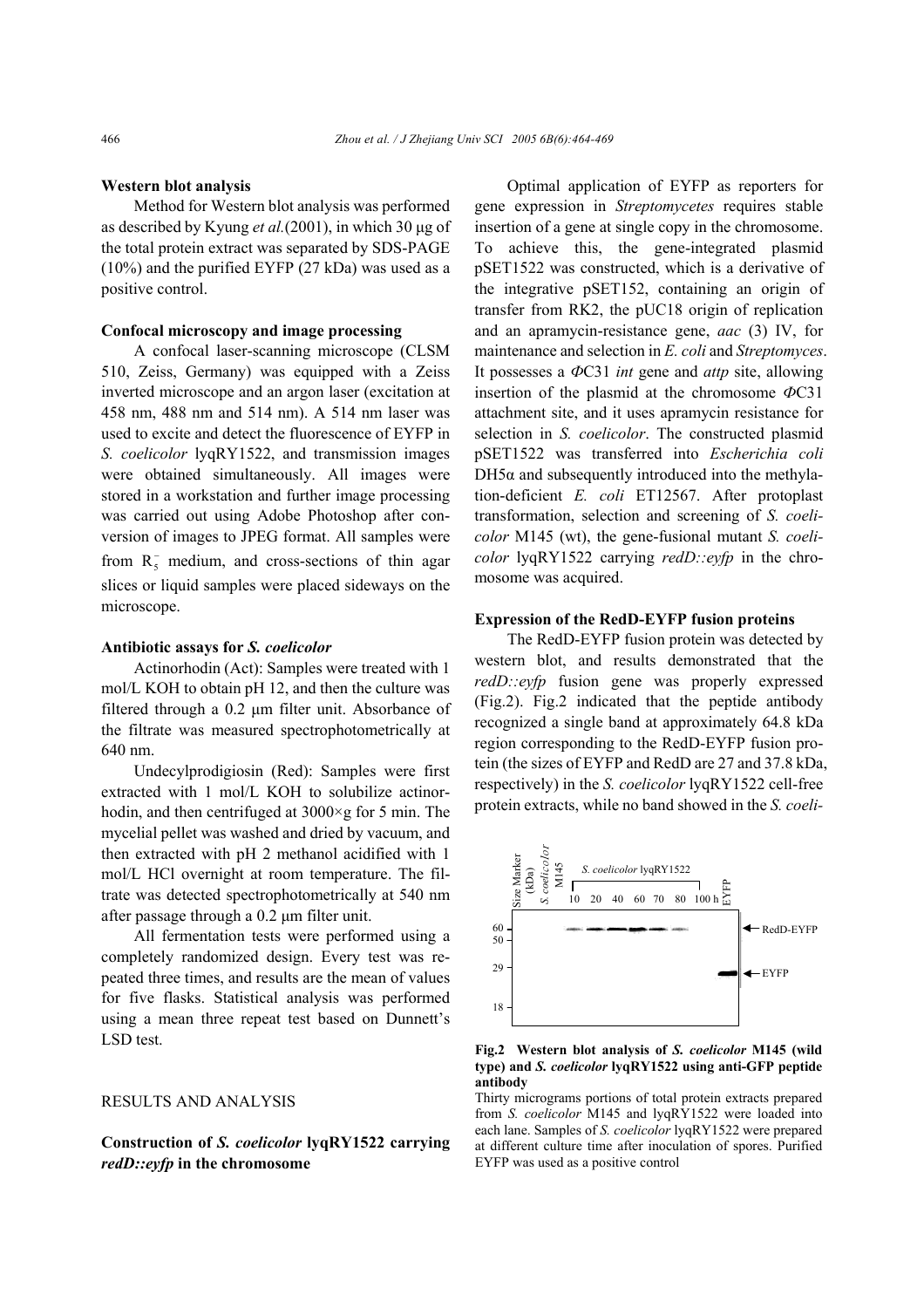*color* wild type cell-free extract. Although the fusion protein was not expressed early in culture, it was observed at 10 h. As culture proceeded, the expression level of the fusion protein increased, reaching maximum at about 60 h after inoculation of the spores, and then subsequently decreased. These findings are consistent with the culture kinetics (see below).

# **Growth kinetics and antibiotic titers of** *S. coelicolor*

Measurement of both the growth kinetics and antibiotic titers of *S. coelicolor* lyqRY1522 and *S.*   $coelicolor$  M145 (wild-type) grown in  $R_5^-$  liquid medium (Fig.3), revealed that both Red and Act synt-



**Fig.3 (a) Growth kinetics and (b) antibiotic titers in cultures of** *S. coelicolor* **lyqRY1522 and wild type M145 growing in R5** <sup>−</sup> **liquid medium** 

Cells grown for 30 h after inoculation of spores were inoculated and incubated at 28 °C in 500 ml baffled shake flasks containing 125 ml of  $R_5^-$ . Growth kinetics were significantly different at *P*<0.05 based on Dunnett's LSD test. Values are means of three replications. (■, ●, ▲) represent *S. coelicolor* lyqRY1522 and  $(\square, \square, \triangle)$  represent wild type M145, in which  $(\square, \square)$ □) represent growth kinetics, with (▲, ∆) for Red and (●,○) for Act

hesis began in the transition phase, continuing through the exponential growth phase to the stationary phase, when they reached maximum. The experiments indicated that there was little difference between the mutant and M145 in the Red production and cell growth. However, compared with the wild-type strain, the Red production of lyqRY1522 increased by about 50%.

## **Detection of spatio-temporal distribution of RedD-EYFP**

To examine the spatio-temporal expression distribution of *redD::eyfp*, the EYFP fluorescence protein of samples taken at different times of solid and liquid culture of mutant *S. coelicolor* lyqRY1522 were observed using confocal laser scanning microscopy. Samples of Fig.4 came from the mycelium of liquid culture, while samples of Fig.5 are cross-sectional views of solid culture.

During liquid culture, at the beginning, only a part of the mycelia showed weak EYFP. With culture



#### **Fig.4 Detection of gene expression of** *redD::eyfp* **in** *S. coelicolor* **lyqRY1522 in liquid culture**

EYFP images were acquired by the method of image processing described in the text and shown in each panel. Times in the fluorescence images represent the sampling points after inoculation. Scale bar=10 µm



#### **Fig.5 Detection of spatio-temporal distribution of RedD in** *S. coelicolor* **lyqRY1522 on solid medium**

EYFP images and transmission images of confocal microscopy are shown on the right and left of each panel, respectively. Times of sampling points are shown in the gray photographs. Scale bar=10 um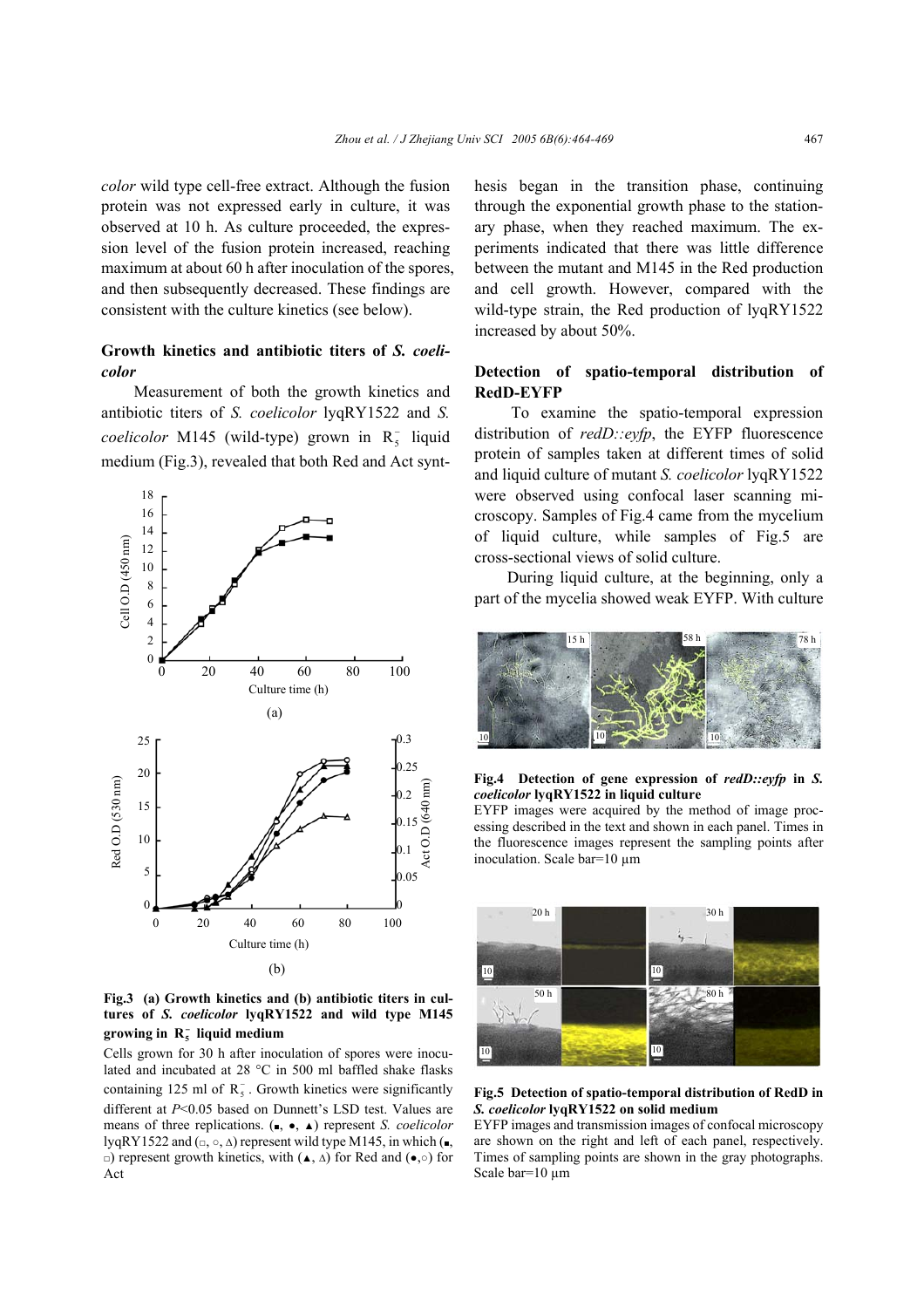proceeding, the fluorescence level of EYFP and the fluorescence percentage of mycelia increased. Most of the mycelia at 58 h exhibited the highest intensity of EYFP. Then, the EYFP fluorescence decreased rapidly toward the end of the culture. During solid culture, at 20 h the fluorescence was initially detected near the surface of the agar. Then, the fluorescence level of EYFP and the fluorescence percentage of mycelia increased in the substrate mycelium embedded in agar, whereas aerial hyphae from the bacterial colonies exhibited no fluorescence. The fluorescence reached maximum at 50 h, but was mainly confined to the substrate mycelia. At 80 h, the aerial hyphae formed a complex network of filaments, but remained non-fluorescent, while the previously fully fluorescent substrate mycelia exhibited rapid decrease in fluorescence. The experiments also indicated that the concentration of mycelia or colony number per agar plate greatly affected the expression time of genes, which demonstrated that signaling between bacteria also affected gene expression (Gary and Stephen, 1999).

## DISCUSSION AND CONCLUSION

The temporal expression mode of the fusion protein during submerged cultivation indicated that the expression of *redD* began in the transition phase, continuing through the exponential growth phase to the stationary phase, when it reached maximum. During solid-state culture, *redD* expressed only in substrate mycelia, while the aerial mycelia remained essentially non-fluorescent throughout the cultivation.

Antibiotic production in *Streptomyces* species is generally dependent on the growth phase and involves expression of physically clustered regulatory and biosynthetic genes. In addition, when the fluorescence in substrate mycelia of lyqRY1522 emerged, the microorganism started to excrete Act; and the growth of *S. coelicolor* lyqRY1522 reached the climax at which the fluorescence in substrate mycelia was strongest too. The results above indicated that the *redD* plays a pivotal role in determining the onset of Act production, thus the expression of the regulative gene *redD* coincided with the biosynthesis of the antibiotics during batch fermentation, which revealed a direct correlation between the spatio-temporal distribution of regulatory gene expression and second metabolism.

Since the pathway-specific regulatory gene *redD*  control Red production, accumulation of the *redD* transcripts increases remarkably upon entry into the stationary phase, followed by the emergence of transcripts for biosynthetic genes. Furthermore, addition copies of *redD* cause the overproduction of Red. In this research, the copy number of *redD* in *S. coelicolor* chromosome was increased by gene-integration, indicating the increase of the corresponding antibiotic. However, the Act production of the mutant was increased only 50%, which demonstrated that the pathway-specific regulation was not the sole factor in controlling antibiotic synthesis. This suggested that the regulatory network was very complicated. Analysis of the spatio-temporal expression of regulatory genes is essential for a complete understanding of gene regulatory patterns and morphology, including physiological development in *Streptomyces*. Ultimately, this understanding will provide new strategies for manipulating secondary metabolism.

# ACKNOWLEDGEMENT

We extend our special thanks to Prof. Zheng Xiaoqiang of Zhejiang University for the use of her confocal laser scanning microscope.

#### **References**

- Beavis, A.J., Kalejta, R.F., 1999. Simultaneous analysis of the cyan, yellow and green fluoresent proteins by flow cytometry using single-laser excitation at 458 nm. *Cytometry*, **37**:68-73.
- Bierman, M., Logan, R., O'Brien, K., Seno, E.T., Rao, R.N., Schoner, B.E., 1992. Plasmid cloning vectors for the conjugal transfer of DNA from *Escherichia coli* to *Streptomyces* spp. *Gene*, **146**:43-49.
- Brendan, P.C., Raphael, H.V., Stanley, F., 1996. FACS-optimized mutants of green fluorescence protein. *Gene*, **173**:33-38.
- Fernandez-Moreno, M.A., Martinez, E., Caballero, J.L., Ichinose, K., Hopwood, D.A., Malpartida, F., 1994. DNA sequence and functions of the *actVI* region of the actinorhodin biosynthetic gene cluster of *Streptomyces coelicolor* A3(2). *Journal of Biological Chemistry*, **269**(40):24854-24863.
- Gary, M.D., Stephen, C.W., 1999. Cell-Cell Signaling in Bacteria. American Society for Microbiology Press,